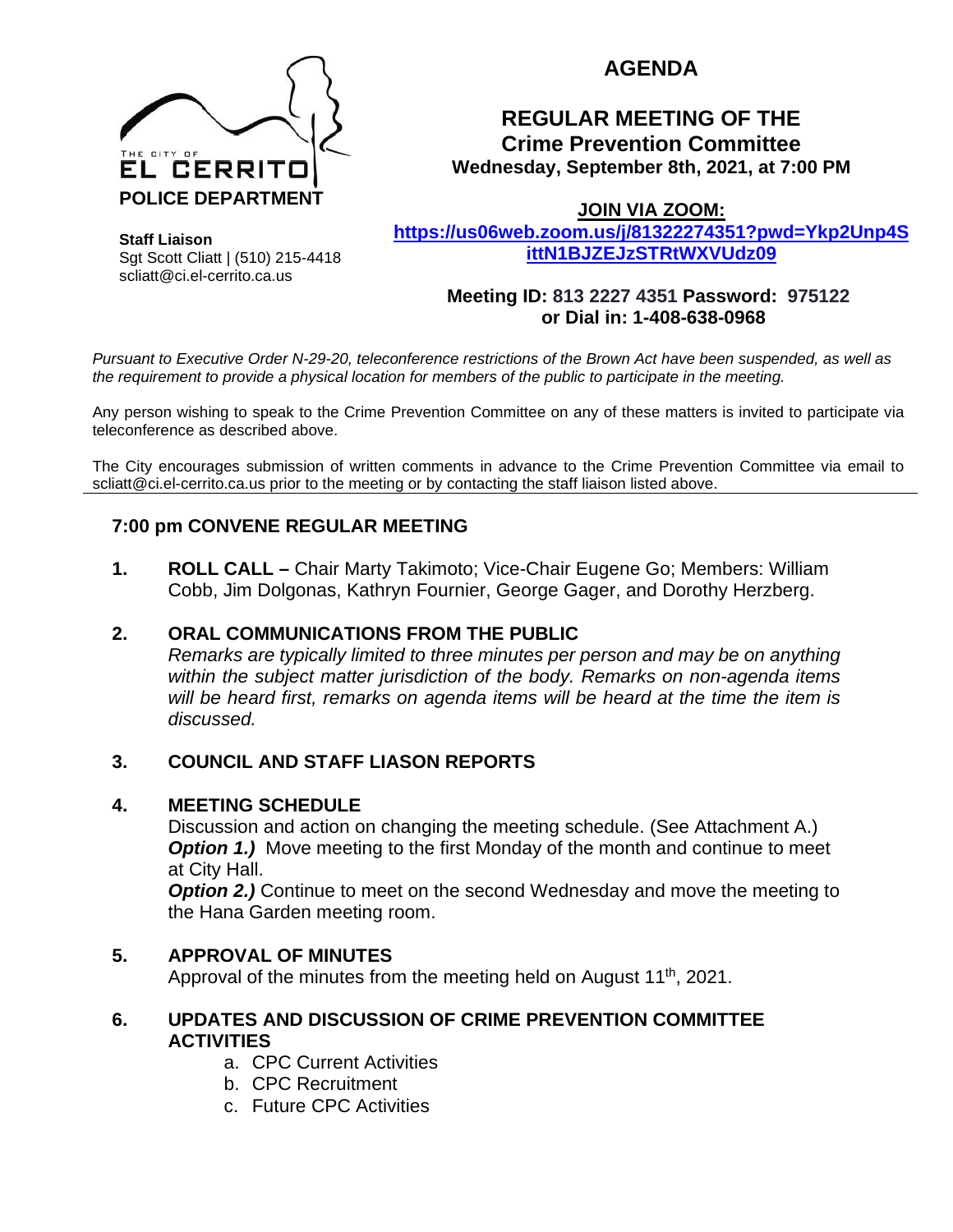## **7. COMMUNICATIONS REPORT**

Report on C.P.C. emails and phone messages received since the last meeting and, as needed, discussion and possible action regarding the messages.

### **8. ANNOUNCEMENTS FROM THE COMMITTEE**

Please limit comments to three minutes.

#### **9. FUTURE AGENDA ITEMS**

Discussion about possible future items for the C.P.C. agenda.

#### **10. ADJOURNMENT**

In compliance with the Americans with Disabilities Act, if you need special assistance to participate in this meeting, please contact the Staff Liaison, (510) 215-4418. Notification 48 hours prior to the meeting will enable the City to make reasonable arrangements to ensure accessibility to this meeting. (28 CFR 35.102- 35.104 ADA Title I).

Any writings or documents provided to a majority of the members regarding any item on this agenda will be made available for public inspection at the *El Cerrito Police Department - 10900 San Pablo Ave., El Cerrito, CA, 94530* during normal business hours.